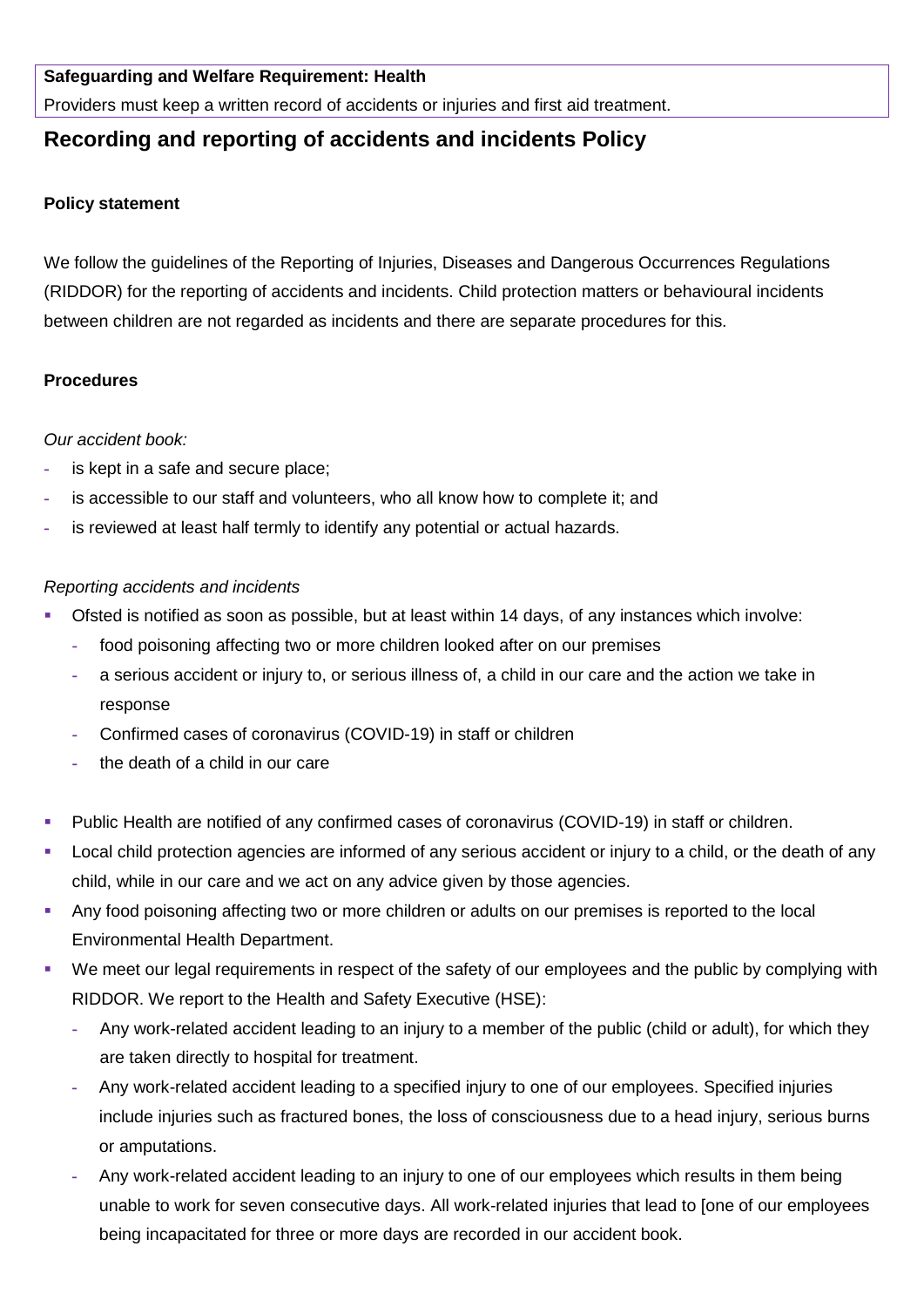- **-** When one of our employees suffers from a reportable occupational disease or illness as specified by the HSE.
- **-** Any death, of a child or adult, that occurs in connection with a work-related accident.
- **-** Any dangerous occurrences. This may be an event that causes injury or fatalities or an event that does not cause an accident, but could have done; such as a gas leak.
- **-** Information for reporting incidents to the Health and Safety Executive is provided in the Early Years Alliance's Accident Record publication. Any dangerous occurrence is recorded in our incident book (see below).

# *Incident book*

- We have ready access to telephone numbers for emergency services, including the local police. Where we are responsible for the premises we have contact numbers for the gas and electricity emergency services, and a carpenter and plumber. Where we rent premises we ensure we have access to the person responsible and that there is a shared procedure for dealing with emergencies.
- We ensure that our staff and volunteers carry out all health and safety procedures to minimise risk and that they know what to do in an emergency.
- On discovery of an incident, we report it to the appropriate emergency services fire, police, and ambulance – if those services are needed.
- If an incident occurs before any children arrive, our manager risk assesses this situation and decides if the premises are safe to receive children. Our manager may decide to offer a limited service or to close the setting.
- Where an incident occurs whilst the children are in our care and it is necessary to evacuate the premises/area, we follow the procedures in our Fire Safety and Emergency Evacuation Policy or, when on an outing, the procedures identified in the risk assessment for the outing.
- If a crime may have been committed, we ask all adults who witness the incident to make a witness statement including the date and time of the incident, what they saw or heard, what they did about it and their full name and signature.
- We keep an incident book for recording major incidents, including some of those that that are reportable to the Health and Safety Executive as above.
- These incidents include:
	- **-** a break in, burglary, or theft of personal or our setting's property
	- **-** an intruder gaining unauthorised access to our premises
	- **-** a fire, flood, gas leak or electrical failure
	- **-** an attack on an adult or child on our premises or nearby
	- **-** any racist incident involving families or our staff on the setting's premises
	- **-** a notifiable disease or illness, or an outbreak of food poisoning affecting two or more children looked after on our premises
	- **-** the death of a child or adult
	- **-** a terrorist attack, or threat of one